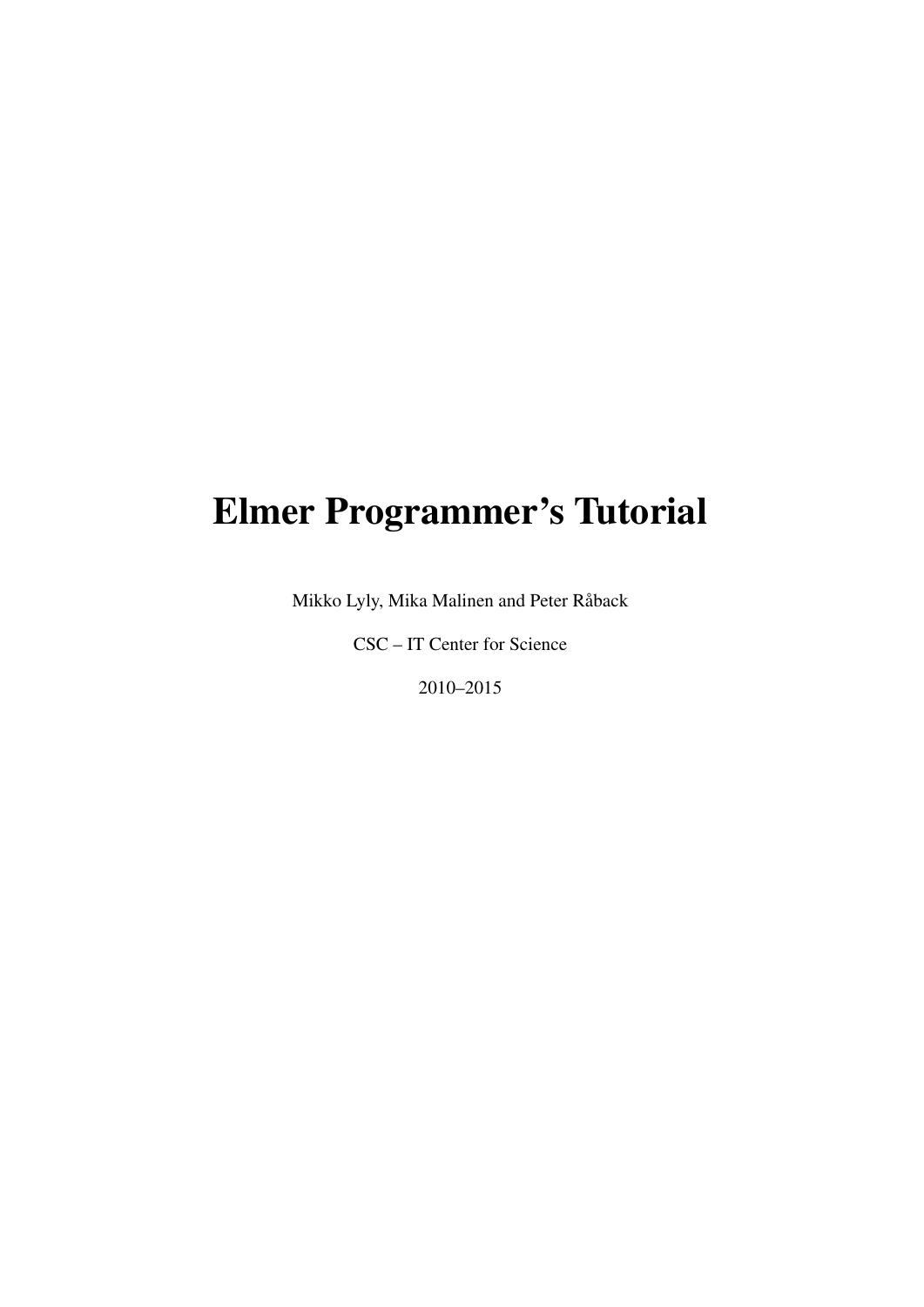# Elmer Programmer's Tutorial

### About this document

The Elmer Programmer's Tutorials is part of the documentation of Elmer finite element software. It gives examples on how to carry out simple coding tasks using the high-level routines from Elmer library.

The present manual corresponds to Elmer software version 8.1. Latest documentations and program versions of Elmer are available (or links are provided) at <http://www.csc.fi/elmer>.

## Copyright information

The original copyright of this document belongs to CSC – IT Center for Science, Finland, 1995–2015. This document is licensed under the Creative Commons Attribution-No Derivative Works 3.0 License. To view a copy of this license, visit <http://creativecommons.org/licenses/by-nd/3.0/>.

Elmer program is free software; you can redistribute it and/or modify it under the terms of the GNU General Public License as published by the Free Software Foundation; either version 2 of the License, or (at your option) any later version. Elmer software is distributed in the hope that it will be useful, but without any warranty. See the GNU General Public License for more details.

Elmer includes a number of libraries licensed also under free licensing schemes compatible with the GPL license. For their details see the copyright notices in the source files.

All information and specifications given in this document have been carefully prepared by the best efforts of CSC, and are believed to be true and accurate as of time writing. CSC assumes no responsibility or liability on any errors or inaccuracies in Elmer software or documentation. CSC reserves the right to modify Elmer software and documentation without notice.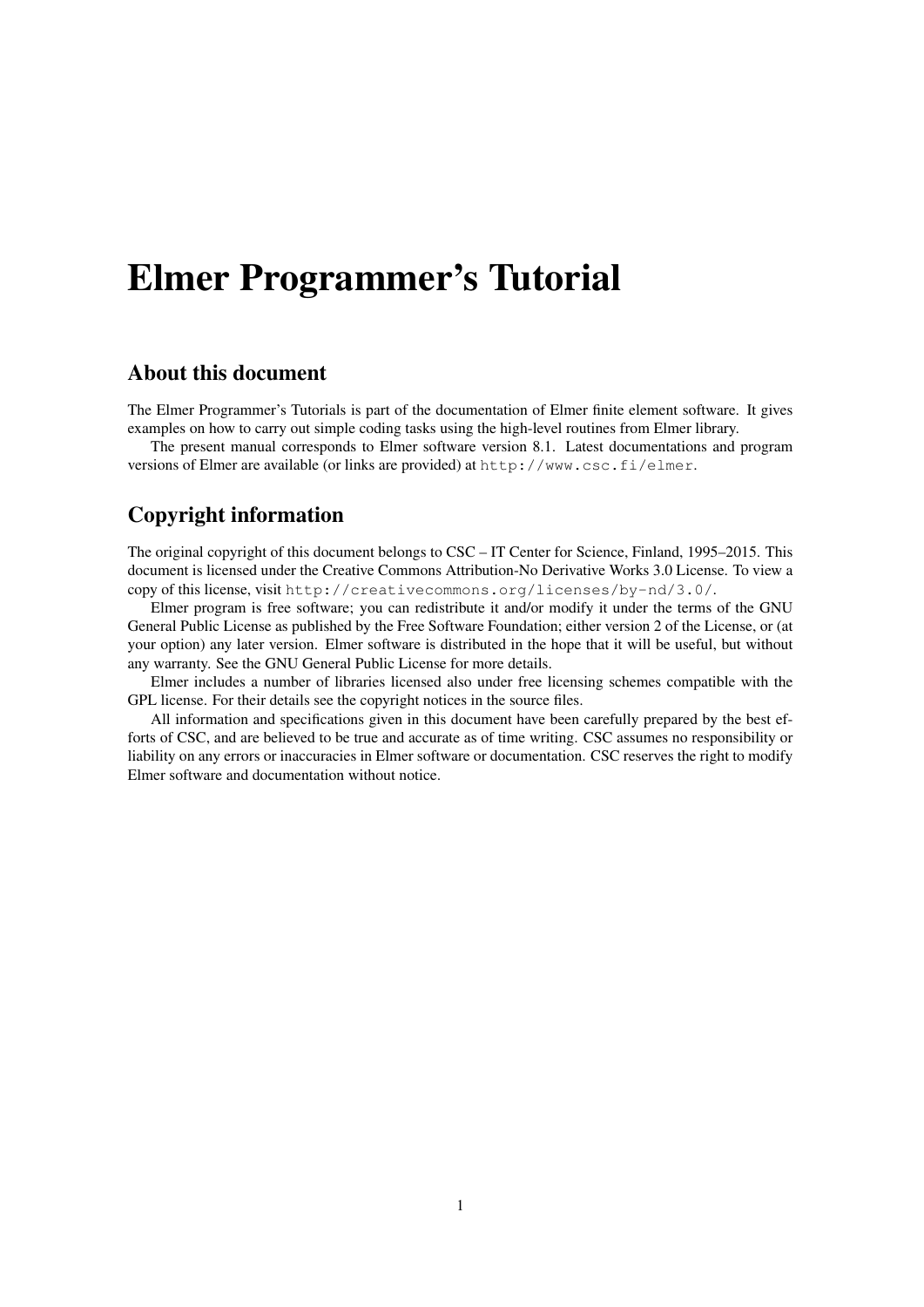# <span id="page-2-0"></span>**Contents**

|                         | <b>Table of Contents</b>                                                                                                                                                                                                                                                                | 2                                  |
|-------------------------|-----------------------------------------------------------------------------------------------------------------------------------------------------------------------------------------------------------------------------------------------------------------------------------------|------------------------------------|
| 1                       | <b>User defined functions</b><br>1.1<br>1.2                                                                                                                                                                                                                                             | 3<br>3<br>$\overline{4}$           |
| $\mathbf{2}$            | <b>User defined solvers</b><br>2.1<br>2.2<br>2.3                                                                                                                                                                                                                                        | 5<br>5<br>5<br>5                   |
| 3                       | <b>Reading data from SIF</b><br>3.1<br>3.2<br>3.3                                                                                                                                                                                                                                       | 6<br>6<br>$\overline{7}$<br>$\tau$ |
| $\overline{\mathbf{4}}$ | <b>Managing variables</b><br>4.1<br>Permutation vector of variable $\ldots \ldots \ldots \ldots \ldots \ldots \ldots \ldots \ldots \ldots \ldots \ldots$<br>4.2<br>4.3<br>4.4<br>4.5                                                                                                    | 8<br>8<br>8<br>9<br>9<br>9         |
| 5                       | <b>Standard IO and error handling</b><br>Info – Writing information on console $\ldots \ldots \ldots \ldots \ldots \ldots \ldots \ldots \ldots \ldots$<br>5.1<br>Error and Warning – Handling exceptions $\ldots \ldots \ldots \ldots \ldots \ldots \ldots \ldots \ldots \ldots$<br>5.2 | 10<br>10<br>10                     |
| 6                       | <b>Mesh files</b><br>6.1                                                                                                                                                                                                                                                                | 11<br>11                           |
| 7                       | <b>Partial Differential Equations</b><br>7.1<br>7.2<br>7.3                                                                                                                                                                                                                              | 12<br>12<br>12<br>14               |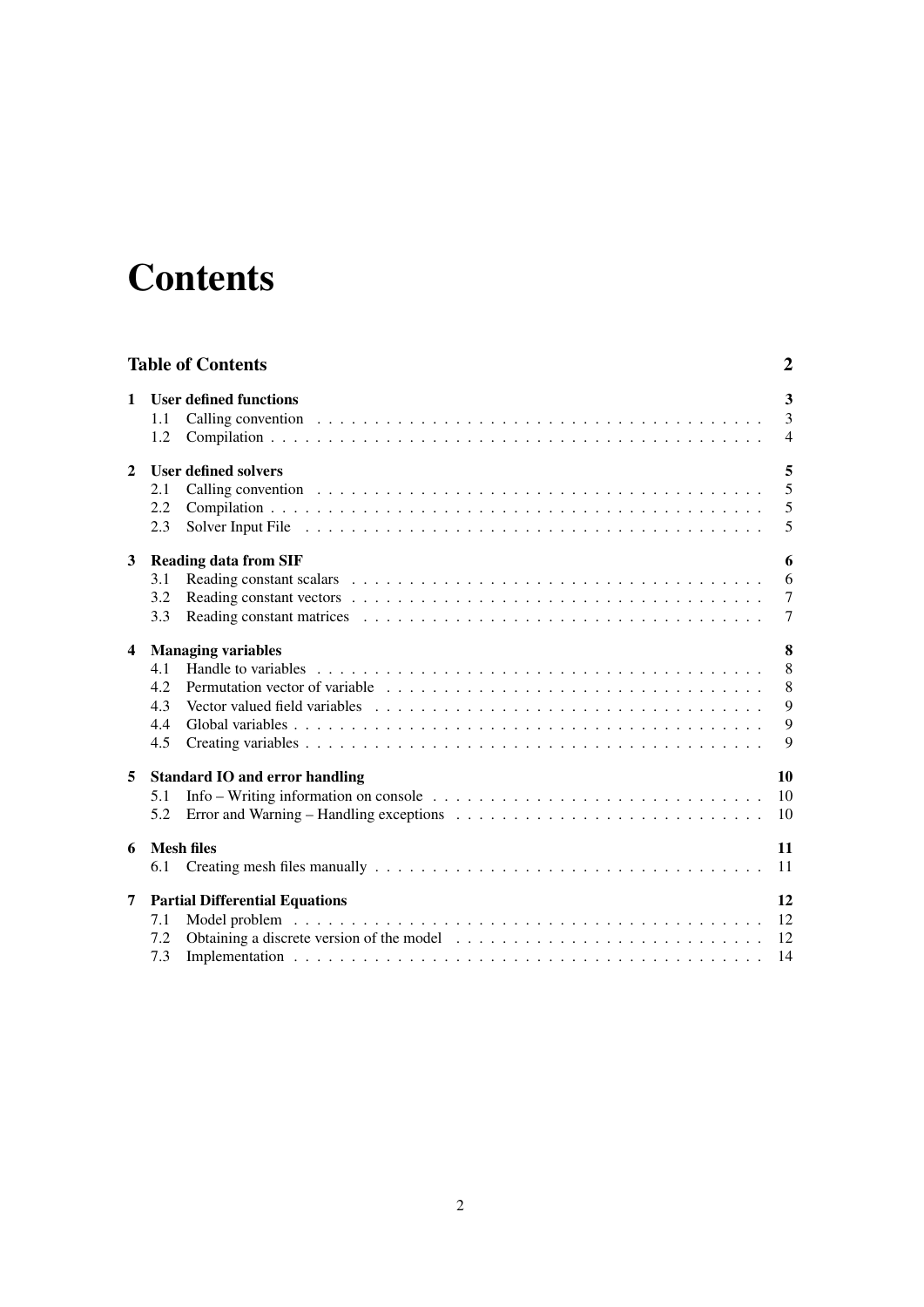# <span id="page-3-0"></span>User defined functions

### <span id="page-3-1"></span>1.1 Calling convention

All user defined functions that implement e.g. a material parameter, body force, or a boundary condition, are written in Fortran90 with the following calling convention:

```
!-------------------------------------------------------------------------------
!> File: MyLibrary.f90
!> Written by: ML, 5 May 2010
!> Modified by: -
                  !-------------------------------------------------------------------------------
FUNCTION MyFunction(Model, n, f) RESULT(g)
   USE DefUtils
   TYPE(Model_t) :: Model
   INTEGER :: n
   REAL(KIND=dp) :: f, g
   ! code
```
END FUNCTION MyFunction

The function is called automatically by ElmerSolver for each node index n, when activated from the Solver Input File e.g. as follows:

```
Material 1
 MyParameter = Variable Time
   Real Procedure "MyLibrary" "MyFunction"
End
```
In this case, the value of time will be passed to the function in variable  $f$ . The function then returns the value of the material parameter in variable h.

The type  $Mod_{el_t}$  is declared and defined in the source file  $Types.src$  also referenced by  $DefUtils.src$ . It contains the mesh and all model data specified in the Solver Input File. As an example, the coordinates of node n are obtained from Model as follows:

```
REAL(KIND=dp) :: x, y, z
x = Model % Nodes % x(n)
y = Model % Nodes & y(n)
z = Model % Nodes % z(n)
```
If the value of the return value depends on a specific function (for example a temperature dependent heat conducivity), we can fetch the nodal value of that function by using the DefUtils-subroutines (more details to follow in the next section):

```
TYPE(Variable_t), POINTER :: TemperatureVariable
REAL(KIND=dp) :: NodalTemperature
INTEGER :: DofIndex
TemperatureVariable => VariableGet(Model % Variables, 'Temperature')
DofIndex = TemperatureVariable % Perm(n)NodalTemperature = TemperatureVariable % Values(dofIndex)
! Compute heat conductivity from NodalTemperature, k=k(T)
```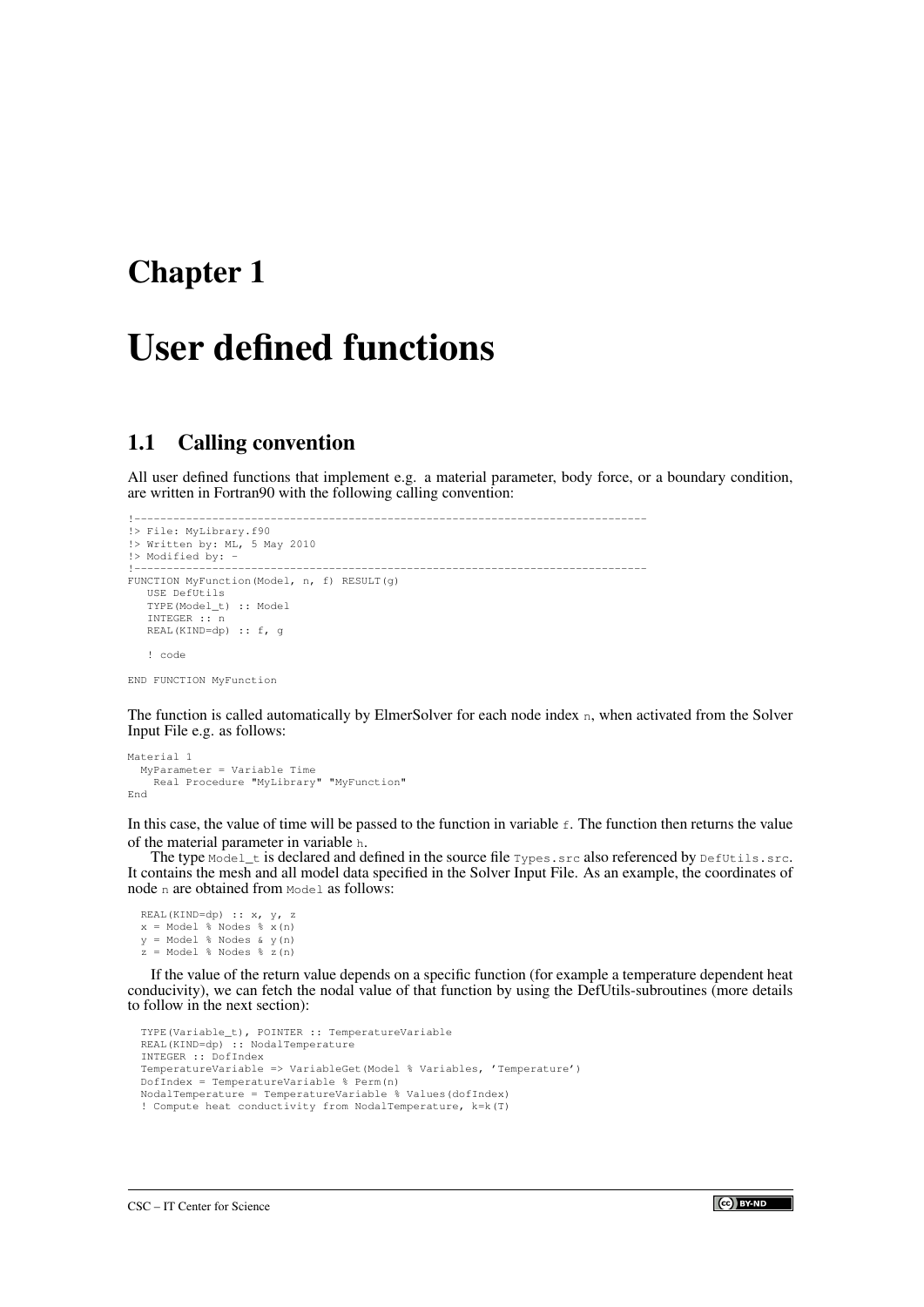## <span id="page-4-0"></span>1.2 Compilation

The function is compiled into a shared library (Unix-like systems) or into a dll (Windows) by using the default compiler wrapper  $\text{elmerf90}$  (here and in the sequel, \$ stands for the command prompt of a bash shell (Unix) and  $>$  is input sign of the Command Prompt in Windows):

```
$ elmerf90 -o MyLibrary.so MyLibrary.f90
```
> elmerf90 -o MyLibrary.dll MyLibrary.f90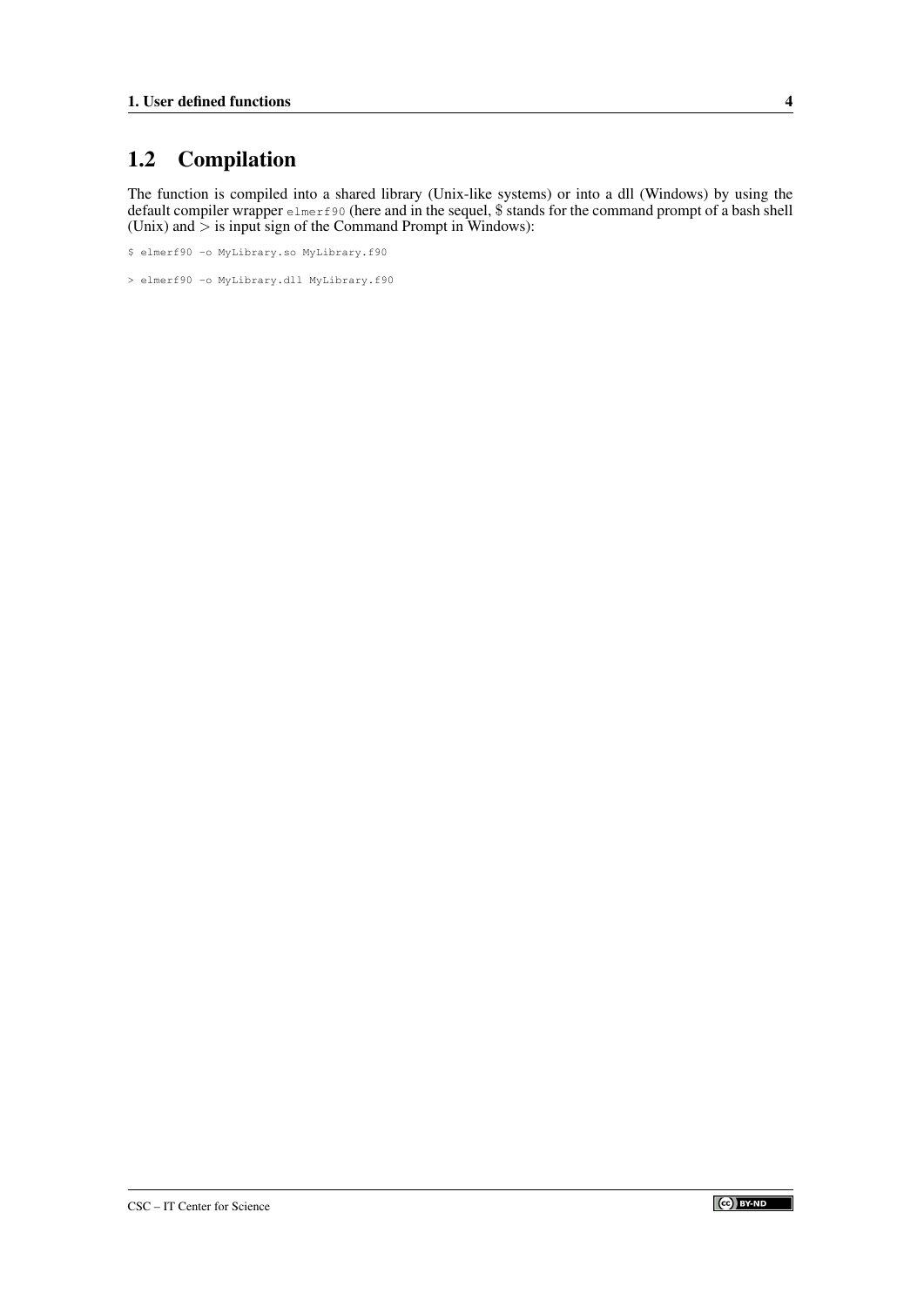# <span id="page-5-0"></span>User defined solvers

## <span id="page-5-1"></span>2.1 Calling convention

All user defined subroutines that implement a custom solver are written in Fortran90 with the following calling convention:

```
!-------------------------------------------------------------------------------
! File: MySolver.f90
! Written by: ML, 5 May 2010
! Modified by: -
                 !-------------------------------------------------------------------------------
SUBROUTINE MySolver(Model, Solver, dt, Transient)
 Use DefUtils
  IMPLICIT NONE
  TYPE(Solver_t) :: Solver
  TYPE(Model_t) :: Model
REAL(KIND=dp) :: dt
 LOGICAL :: Transient
  ! User defined code
END MySolver
```
The types Solver\_t and Model\_t are defined in the source file Types.src.

## <span id="page-5-2"></span>2.2 Compilation

The subroutine is compiled into a shared library like a user defined function by using the compiler wrapper elmerf90:

```
$ elmerf90 -o MyLibrary.so MyLibrary.f90
> elmerf90 -o MyLibrary.dll MyLibrary.f90
```
## <span id="page-5-3"></span>2.3 Solver Input File

The user defined solver is called automatically by ElmerSolver when an appropriate Solver-block is found from the Solver Input File:

```
Solver 1
 Procedure = "MyLibrary" "MySolver"
  ...
End
```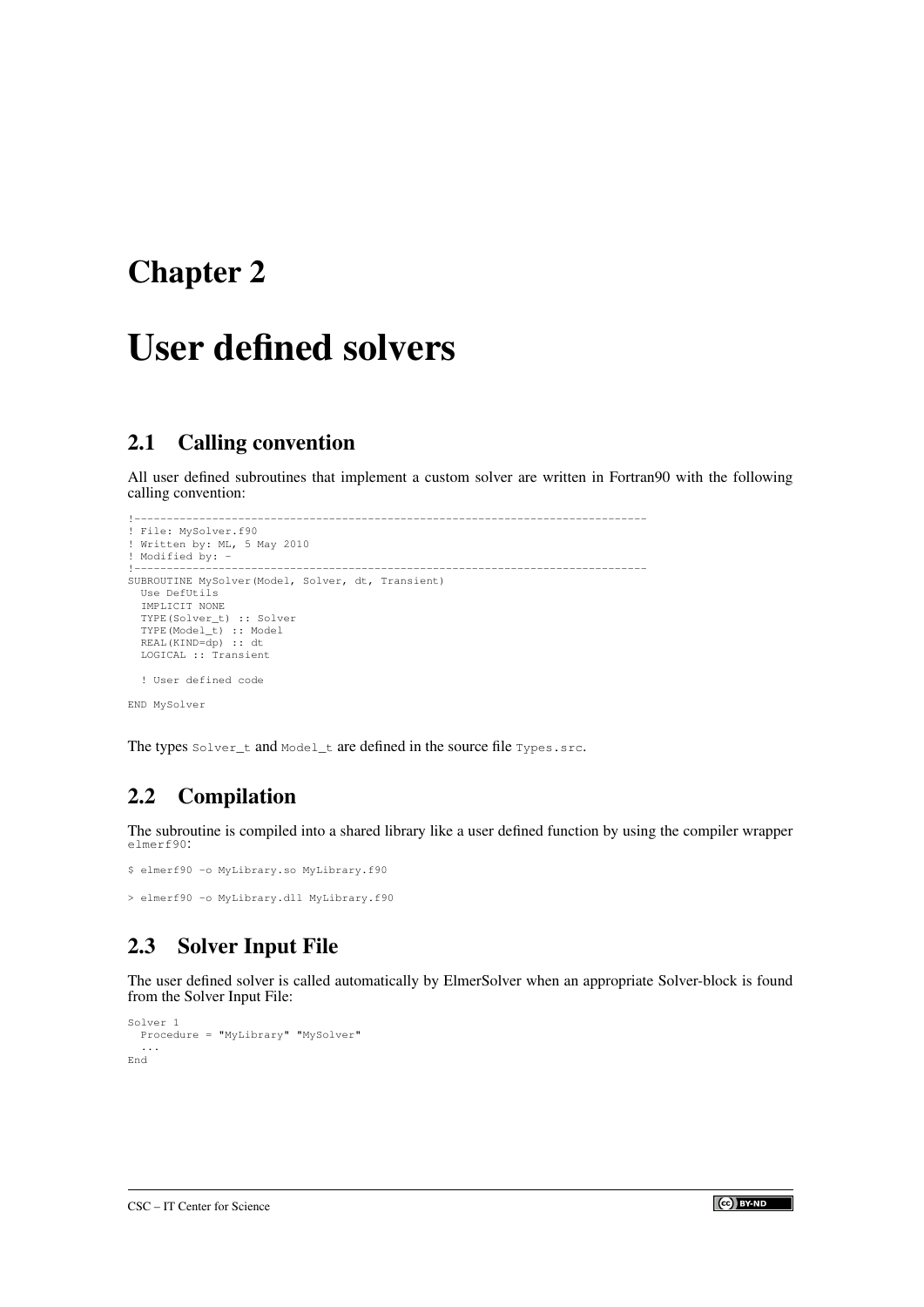# <span id="page-6-0"></span>Reading data from SIF

In this chapter the flow of information from the command file is described. The file is also known as Solver Input File, or sif file. The relevant functions and subroutines are defined in DefUtils.src.

## <span id="page-6-1"></span>3.1 Reading constant scalars

For reading constant valued scalars the following function is used

```
RECURSIVE FUNCTION GetConstReal(List, Name, Found) RESULT(Value)
  TYPE(ValueList_t), POINTER : List
  CHARACTER(LEN=*) :: Name
LOGICAL, OPTIONAL :: Found
  REAL(KIND=dp) :: Value
```
#### Solver Input File:

```
Constants
 MyConstant = Real 123.456
End
```
You may not thet here the type Real is defined. The type of fixed keywords are usually defined in file SOLVER.KEYWORDS in the bin directory. Also the user may create a local copy of the file introducing new variables there.

### Code (ListEx1.f90):

```
SUBROUTINE MySolver(Model, Solver, dt, Transient)
  USE DefUtils
  IMPLICIT NONE
  TYPE(Solver_t) :: Solver
  TYPE(Model_t) :: Model
REAL(KIND=dp) :: dt
  LOGICAL :: Transient
  ! Read constant scalar from Constants-block:
  !--------------------------------------------
  REAL(KIND=dp) :: MyConstant
 LOGICAL :: Found
  MyConstant = GetConstReal(Model % Constants, "MyConstant", Found)
  IF(.NOT.Found) CALL Fatal("MySolver", "Unable to find MyConstant")
  PRINT *, "MyConstant =", MyConstant
END SUBROUTINE MySolver
```
#### Output:

MyConstant = 123.45600000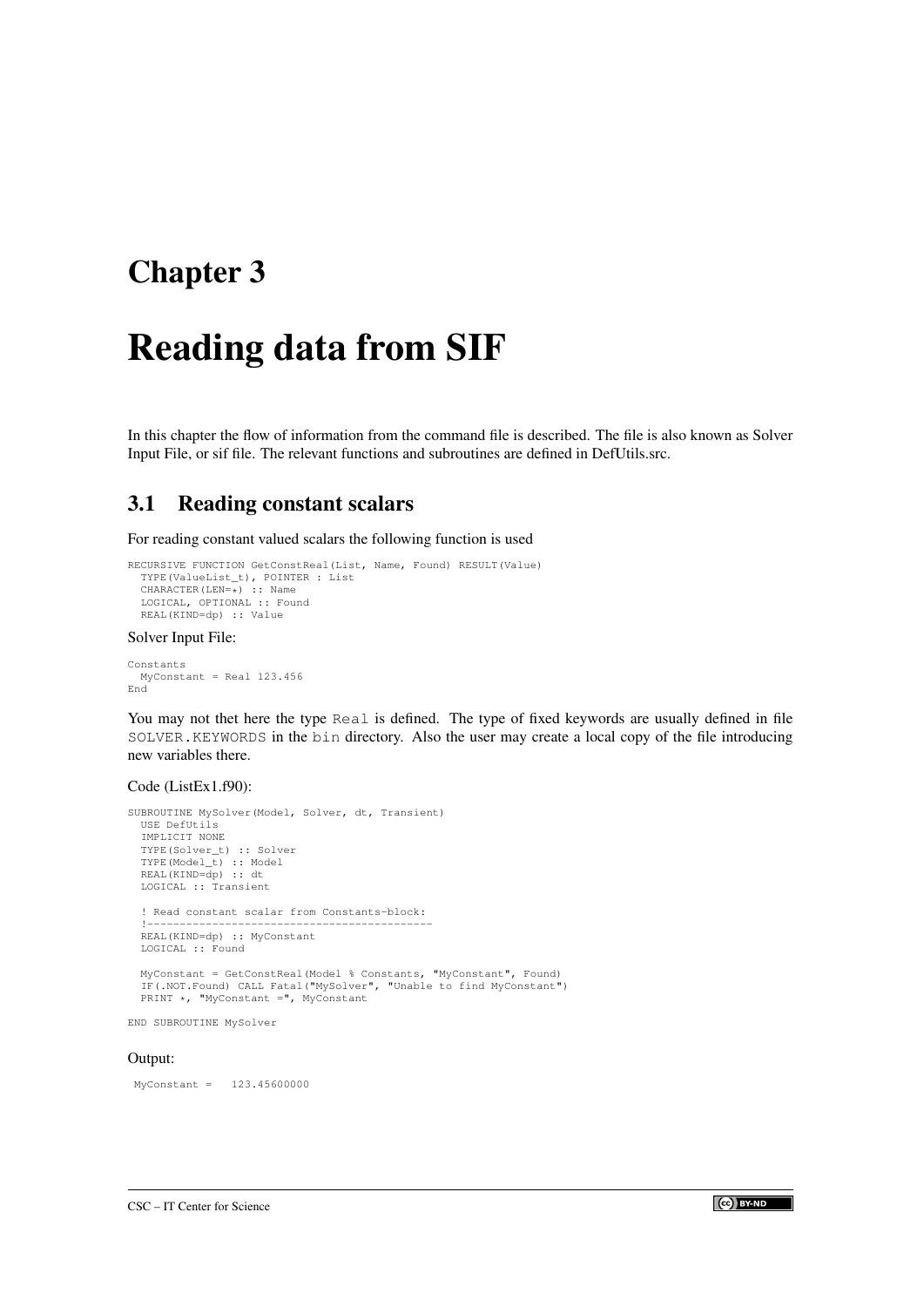## <span id="page-7-0"></span>3.2 Reading constant vectors

For reading constant valued vectors or matrices the following function is used

```
RECURSIVE SUBROUTINE GetConstRealArray(List, Value, Name, Found)
  TYPE(ValueList_t), POINTER : List
  CHARACTER(LEN=*) :: Name
LOGICAL, OPTIONAL :: Found
  REAL(KIND=dp), POINTER :: Value(:,:)
```
#### Solver Input File:

Solver 1 MyVector(3) = Real 1.2 3.4 5.6 End

#### Code (ListEx2.f90)

```
SUBROUTINE MySolver(Model, Solver, dt, Transient)
  Use DefUtils
  IMPLICIT NONE
  TYPE(Solver_t) :: Solver
  TYPE(Model_t) :: Model
REAL(KIND=dp) :: dt
 LOGICAL :: Transient
```
! Read constant vector from Solver-block: !----------------------------------------- REAL(KIND=dp), POINTER :: MyVector(:,:) LOGICAL :: Found

CALL GetConstRealArray(Solver % Values, MyVector, "MyVector", Found) IF(.NOT.Found) CALL Fatal("MySolver", "Unable to find MyVector") PRINT \*, "MyVector =", MyVector(:, 1)

END SUBROUTINE MySolver

#### Output:

MyVector = 1.2000000000 3.40000000000 5.6000000000

## <span id="page-7-1"></span>3.3 Reading constant matrices

#### Solver Input File:

```
Material 1
  MyMatrix(2,3) = Real 11 12 13 21 22 23
End
Code (ListEx3.f90):
SUBROUTINE MySolver(Model, Solver, dt, Transient)
  Use DefUtils
  IMPLICIT NONE
  TYPE(Solver_t) :: Solver
   TYPE(Model_t) :: Model
REAL(KIND=dp) :: dt
  LOGICAL :: Transient
  ! Read constant matrix from Material-block
   !------------------------------------------
  REAL(KIND=dp), POINTER :: MyMatrix(:,:)
  LOGICAL :: Found
  TYPE(ValueList_t), POINTER :: Material
  Material => Model % Materials(1) % Values
   CALL GetConstRealArray(Material, MyMatrix, "MyMatrix", Found)
IF(.NOT.Found) CALL Fatal("MySolver", "Unable to find MyMatrix")
   PRINT *, "Size of MyMatrix =", SIZE(MyMatrix,1), "x", SIZE(MyMatrix,2)
PRINT *, "MyMatrix(1,:) =", MyMatrix(1,:)
PRINT *, "MyMatrix(2,:) =", MyMatrix(2,:)
END SUBROUTINE MySolver
Output:
```

```
Size of MyMatrix = 2 \times 3<br>MyMatrix (1,:) = 11.000000000 12.000000000
MyMatrix(1,:) = 11.000000000 12.000000000 13.000000000
MyMatrix(2,:) = 21.000000000 22.000000000 23.000000000
```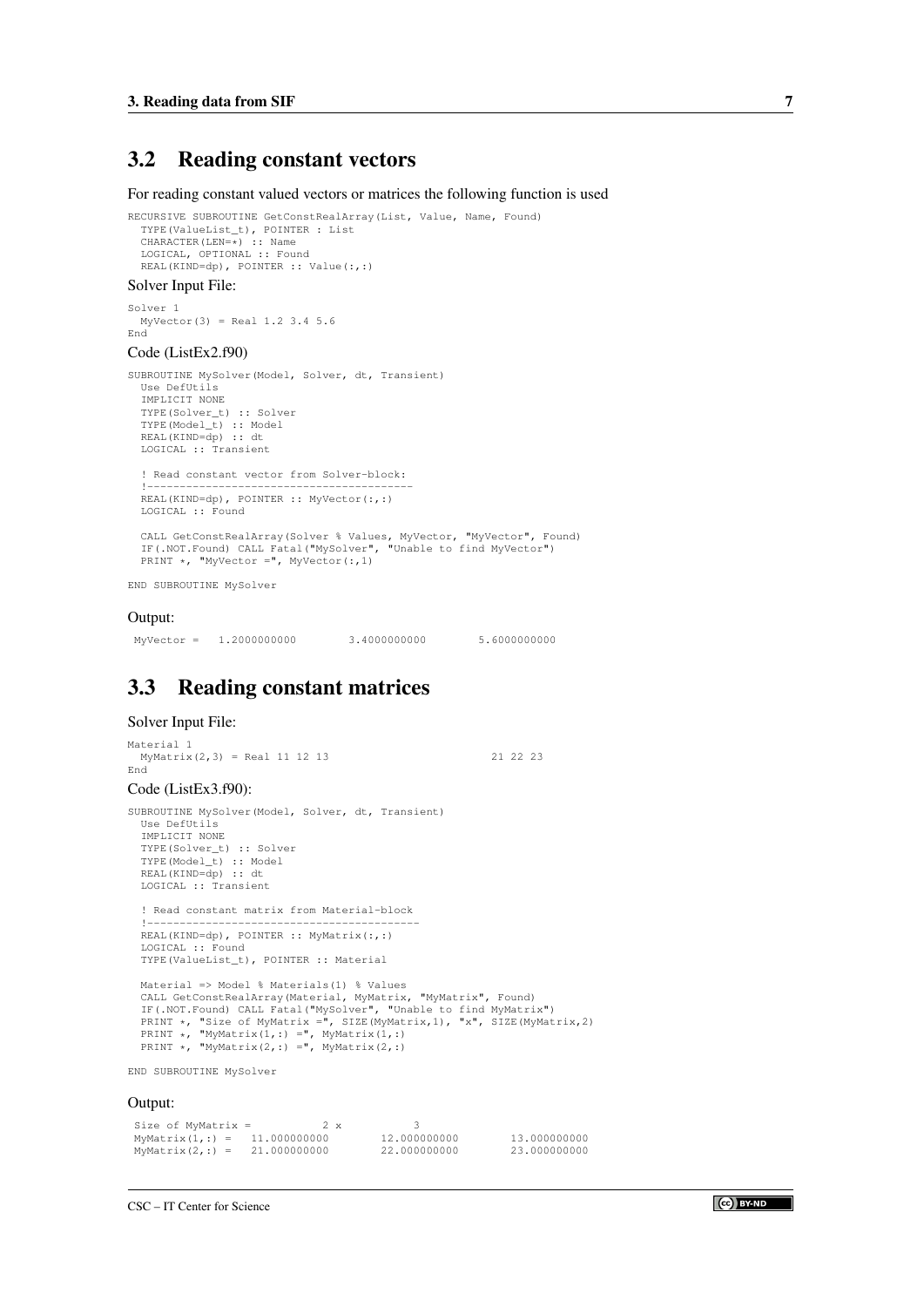# <span id="page-8-0"></span>Managing variables

In this chapter the treatment of variables is presented.

## <span id="page-8-1"></span>4.1 Handle to variables

You can access your global solution vector of your finite element subroutine. The following is limited to the field variable that is being solved for:

```
TYPE(Variable_t), POINTER :: MyVariable
REAL(KIND=dp), POINTER :: MyVector(:)
INTEGER, POINTER :: MyPermutation(:)
...
MyVariable => Solver % Variable
MyVector => MyVariable % Values
MyPermutation => MyVariable % Perm
```
Also any other variable may be accessed by its name and thereafter be treated as the default variable. For example

```
Mesh => GetMesh()
MyVariable => VariableGet( Mesh,'ExtVariable')
IF( .NOT. ASSOCIATED ( MyVariable ) ) THEN
CALL Fatal('MySolver','Could not find variable > ExtVariable < ')
END IF
```
If you want to set all values of the vector to a constant value that would be done simply with

```
MyVector = 123.456
```
## <span id="page-8-2"></span>4.2 Permutation vector of variable

The integer component Var % Perm tells the mapping between physical nodes and field variables. It is zero there where the field variable is not active. The numbering of the non-zero entries must use all integerers starting from 1. Usually the numbering is determined by bandwidth optimization which is always on by default. You can turn the optimization off by adding the line  $B$  bandwidth optimization = FALSE in the Solver-section of your SIF. In this case the permutation vector MyPermutation becomes the identity map. In the case of a scalar field, you can then set the value of the field e.g. in node 3 as

```
MyVector(MyPermutation(3)) = 123.456
```
Some field variables do not have the Permulation defined and then MyPermutation would not be associated. For example, the coordinates are available as field variables Coordinate 1, Coordinate 2 and Coordinate 3 without the permutation vector.

For example, getting the field variable corresponding to coordinate x could be done either as

```
x = Mesh % Nodes % x( node )
or
MyVariable => VariableGet( Mesh,'Coordinate 1')
x = MvVariable % Values( node )
```
The alternative way of accessing the coordinates is important since that enables that the same dependency features may be used for true field variables, as well as for coordinates.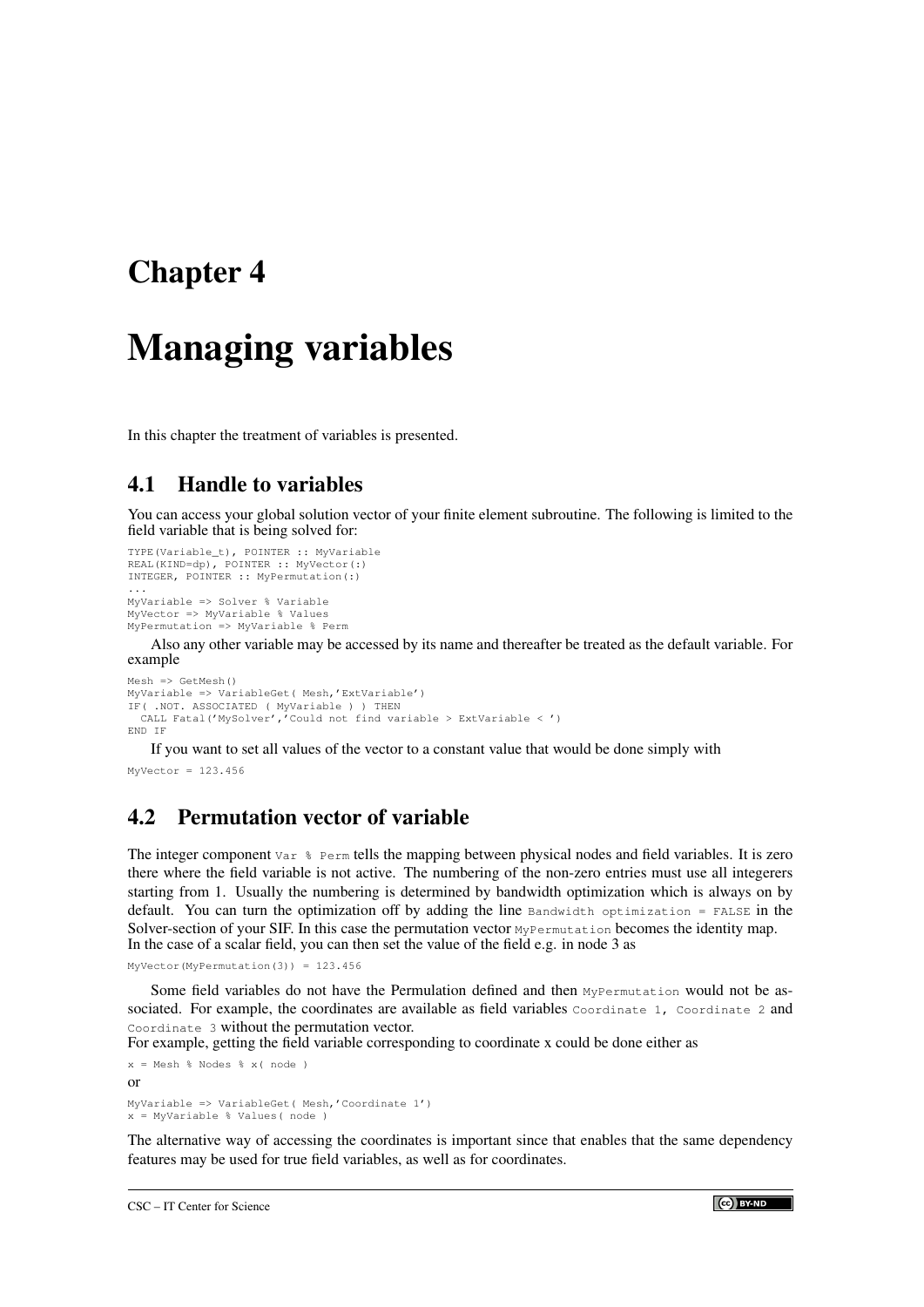### <span id="page-9-0"></span>4.3 Vector valued field variables

The field variable may also have vector values at each node. If the primary field name is  $VATName$  then the individual components are by default referred to by their component indexes  $VATName$  i. The vector valued field are ordered so that for each node the components follow each other.

For example, assume that we want to retrieve the three components of a displacement vector. This could be done as follows:

```
...
MyVariable => GetVariable( Mesh % Variables,'Displacement')
MyVector => MyVariable % Values
MyPermutation => MyVariable % Perm
MyDofs = MyVariable % Dofs
j = MyPermutation(node)
IF ( j /= 0 ) ) THEN
   ux = MyVector( Dofs * (j-1)+1 )
IF( Dofs >= 2 ) uy = MyVector( Dofs * (j-1)+2 )
IF( Dofs >= 3 ) uz = MyVector( Dofs * (j-1)+3 )
END IF
```
## <span id="page-9-1"></span>4.4 Global variables

Global variables may be treated similarly as field variables. However, they have no reference to nodes. Examples of global variables are time, timestep size, nonlin iter and coupled iter.

A good indicator that a variable is global is that its size is equal to the number of i.e. the following condition is true

SIZE( MyVector ) == MyDofs

## <span id="page-9-2"></span>4.5 Creating variables

The default variable for a normal solver will be created when it is decleared with a Variable statement in the SIF file.

In the command file a additional variables may be created with keyword Exported Variable i. It takes also parameters such as -dofs and -global. So the following expression would create a global variable with 5 degrees of freedom.

Exported Variable 1 = -global -dofs 5 MyGlobals

Within the code variables may be created by command VariabelAddVector.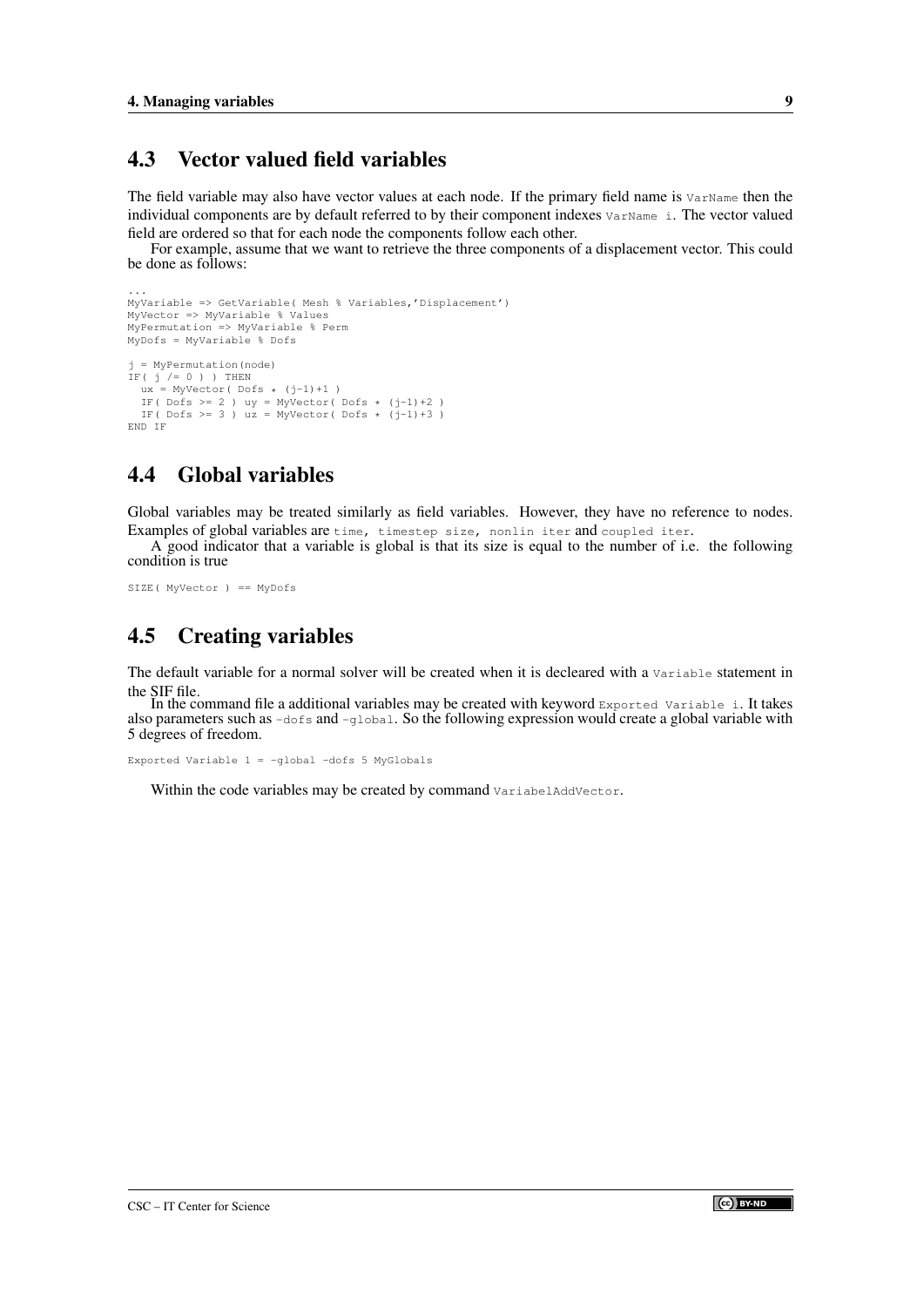# <span id="page-10-0"></span>Standard IO and error handling

In this chapter the ways how standard information is printed on the console and errors are handled using Info, Warning and Fatal ssubroutines.

### <span id="page-10-1"></span>5.1 Info – Writing information on console

For writing information on console one could basically use the normal PRINT commands. However, in parallel this easily becomes complicated because often we want the information to be passed only by one process. Also it is easier to control the flow of information when it is hidden under a well defined function. The basic information is passed with the following way:

CALL Info('MySolver','Starting the solver')

This has a default output level of 5 which. If the Max Output Level given in the simulation section is smaller than this, no output will be printed. One can control the output level with an optional argument, Level as shown below

CALL Info('MySolver','Starting the solver', Level=4)

Often the output string should include also some numerical information. For this aim one can use a temporal global string Message, for example.

```
WRITE ( Message,'(A,ES12.3)') 'Scaling with factor: ',Coeff
CALL Info('MySolver',Message)
```
## <span id="page-10-2"></span>5.2 Error and Warning – Handling exceptions

The Error and Warning subroutines are basically used as Info. However, Error resulst to a termination of the program while Warning writes additional warnings on the console. Both also have a small output level of three.

```
IF( .NOT. ASSOCIATED(Solver % Variable) ) THEN
 CALL Fatal('MySolver','No variable associated for the solver!')
END IF
```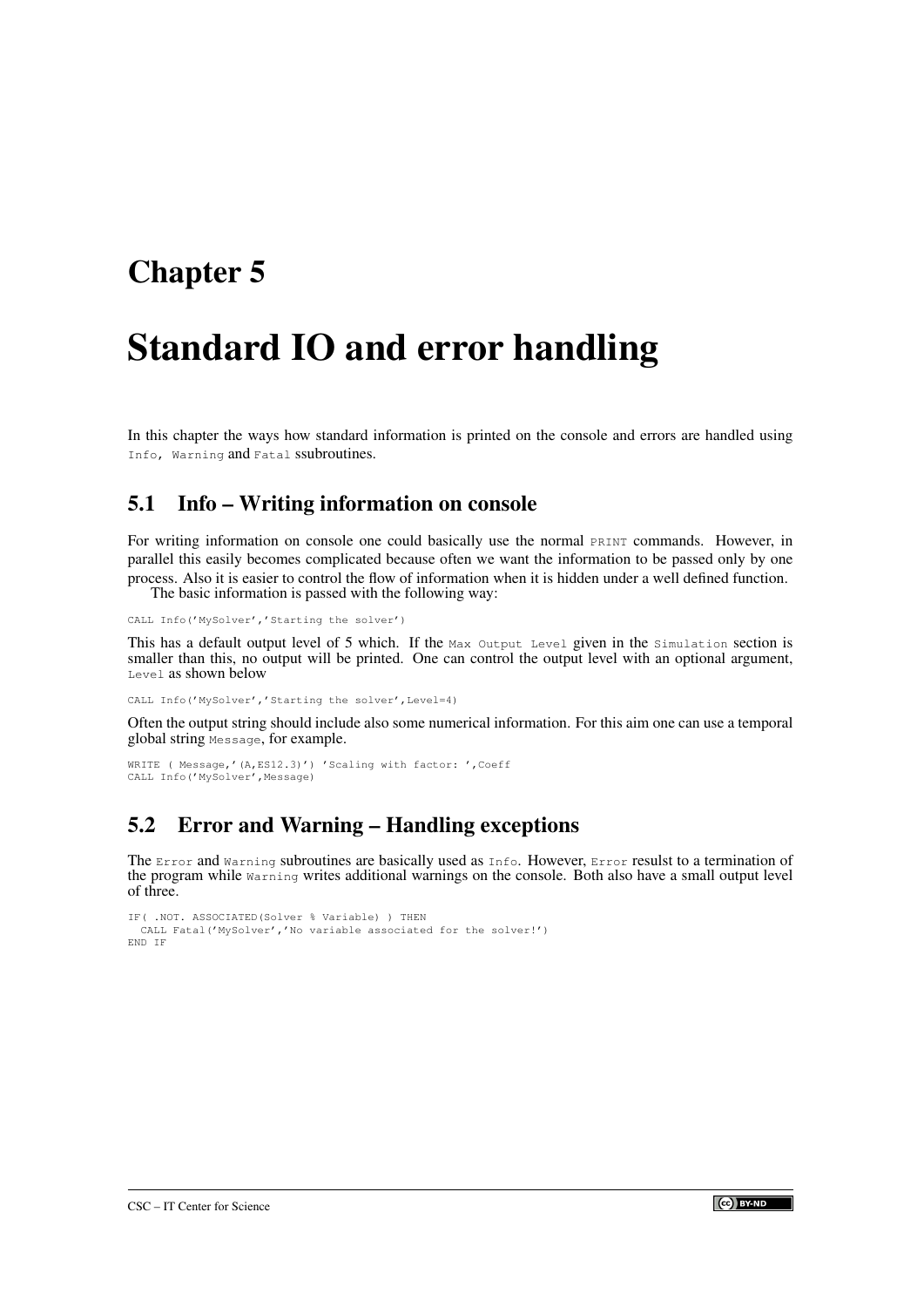# <span id="page-11-0"></span>Mesh files

Elmer mesh is defined by a selection of files: mesh.header, mesh.nodes, mesh.elements and mesh.boundary. In parallel runs there will also be file mesh.shared.

The mesh files may be created by ElmerGUI using some of its built-in mesh generators. By ElmerGrid using its native format or import utilities. If the user has his own mesh generator writing a parser to Elmer format will not be a mission impossible.

## <span id="page-11-1"></span>6.1 Creating mesh files manually

To understand what the mesh file looks like we present a toy mesh. It consists of 6 nodes defined by their (x,y,z) coordinates, 4 linear triangles (Elmer type 303) and 2 different boundaries. mesh.nodes

1 -1 0.0 0.0 0.0  $2 -1 0.0 -1.0 0.0$ 3 -1 1.0 -1.0 0.0 4 -1 1.0 1.0 0.0  $5 -1 -1.0 1.0 0.0$  $6 -1 -1.0 0.0 0.0$ 

### mesh.elements

1 1 303 1 2 3 2 1 303 1 3 4 3 1 303 1 4 5 4 1 303 1 5 6

#### mesh.boundary

|  |  | 1 1 1 0 202 1 2 |  |
|--|--|-----------------|--|
|  |  | 2 1 1 0 202 2 3 |  |
|  |  | 3 1 2 0 202 3 4 |  |
|  |  | 4 2 3 0 202 4 5 |  |
|  |  | 5 2 4 0 202 5 6 |  |
|  |  | 6 2 4 0 202 6 1 |  |
|  |  |                 |  |

### mesh.header

|   | 646   |  |
|---|-------|--|
| 2 |       |  |
|   | 202 6 |  |
|   | 303 4 |  |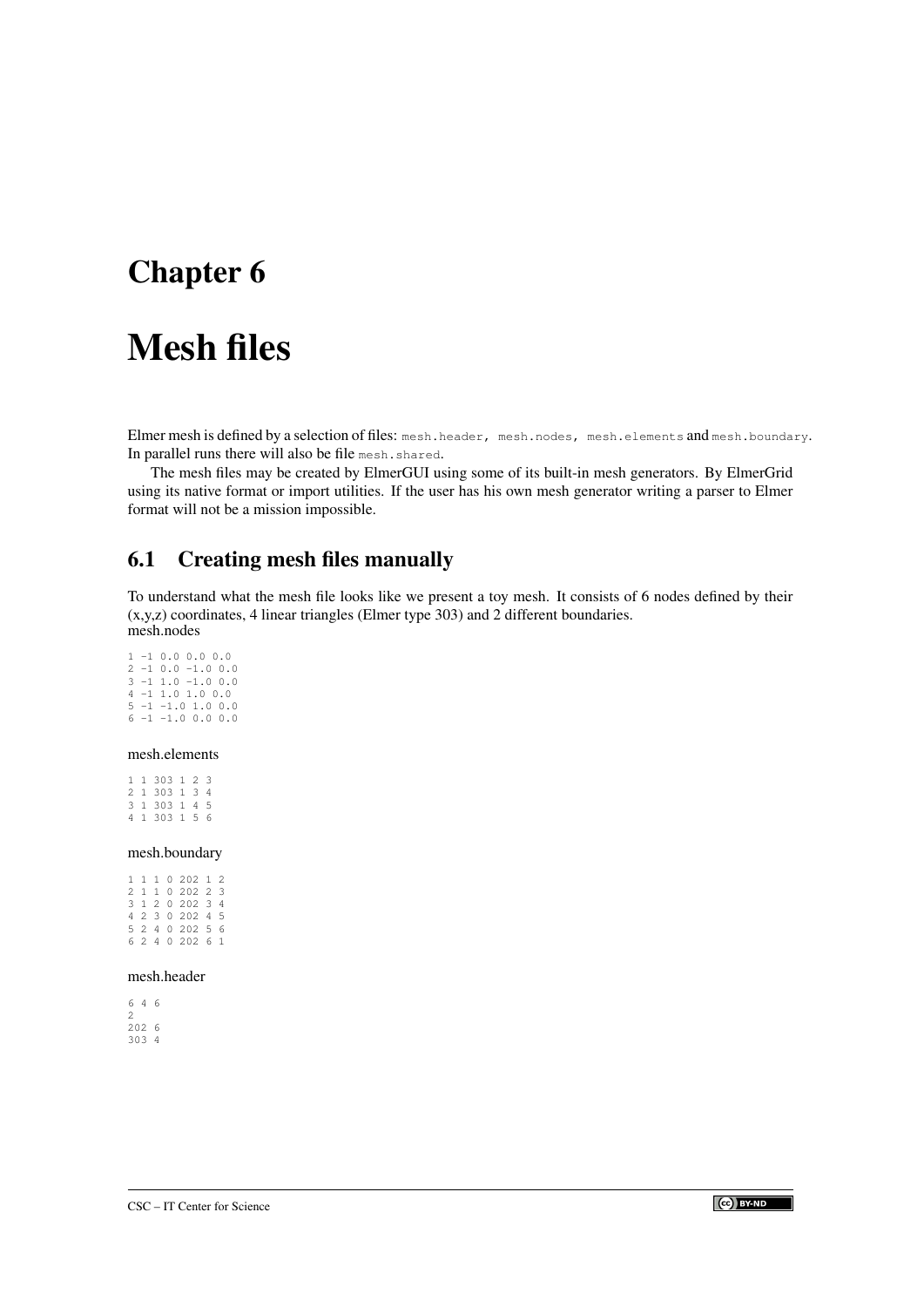# <span id="page-12-0"></span>Partial Differential Equations

In this chapter, we shall consider how the utilities of the Elmer solver are usually applied in order to create the description of a discrete PDE model. To this end, we shall introduce a model problem, describe the standard procedure for creating the computational version of the model, and finally consider the actual implementation by using the Elmer utilities.

The code for the problem is available as ModelPDE, s. S. Note that that solver has also reaction term implemented.

### <span id="page-12-1"></span>7.1 Model problem

As an example, consider solving a field  $u = u(x, t)$  on  $\Omega \times [0, T]$  that satisfy the convection-diffusion equation

<span id="page-12-3"></span>
$$
\rho \frac{\partial u}{\partial t} + \kappa (\vec{a} \cdot \nabla) u - \mu \Delta u = f \quad \text{on } \Omega \times [0, T], \tag{7.1}
$$

the initial condition

 $u(x, 0) = u_0(x)$ 

for every  $x \in \Omega$ , and the boundary conditions

<span id="page-12-4"></span>
$$
u = 0 \quad \text{on } \Gamma_D \times [0, T] \tag{7.2}
$$

and

$$
\mu \frac{\partial u}{\partial n} = \alpha(g - u) + q \quad \text{on } \Gamma_N \times [0, T], \tag{7.3}
$$

with  $\Gamma_D \cup \Gamma_N$  giving the boundary of  $\Omega$ . The problem specification therefore involves giving the body  $\Omega \subset R^d$  (with  $d \in \{1,2,3\}$ ) and the final time T, the initial state  $u_0$ , the source data  $f, g, q$  and  $\alpha$ , material parameters  $\rho$ ,  $\kappa$  and  $\mu$ , and the vector field  $\vec{a}$ .

This example case is thus

- evolutionary via the presence of the time derivative term
- parameter dependent via scalars  $\rho : \Omega \times \mathbb{R} \to \mathbb{R}$ ,  $\mu : \Omega \times \mathbb{R} \to \mathbb{R}$  and a vector  $\vec{a} : \Omega \times \mathbb{R} \to \mathbb{R}^d$

Taken that the vector field  $\vec{a}$  may describe a solution to another PDE model, our treatment given in the following can also be considered to imitate the solver development when an interaction between different PDE models is taken into account by employing the standard segregated solution strategy of Elmer (cf. the Chapter 1 of ElmerSolver Manual).

### <span id="page-12-2"></span>7.2 Obtaining a discrete version of the model

In the following, we describe basic steps for obtaining the discrete version of a PDE model which can then be implemented by making use of a collection of standard Elmer utilities.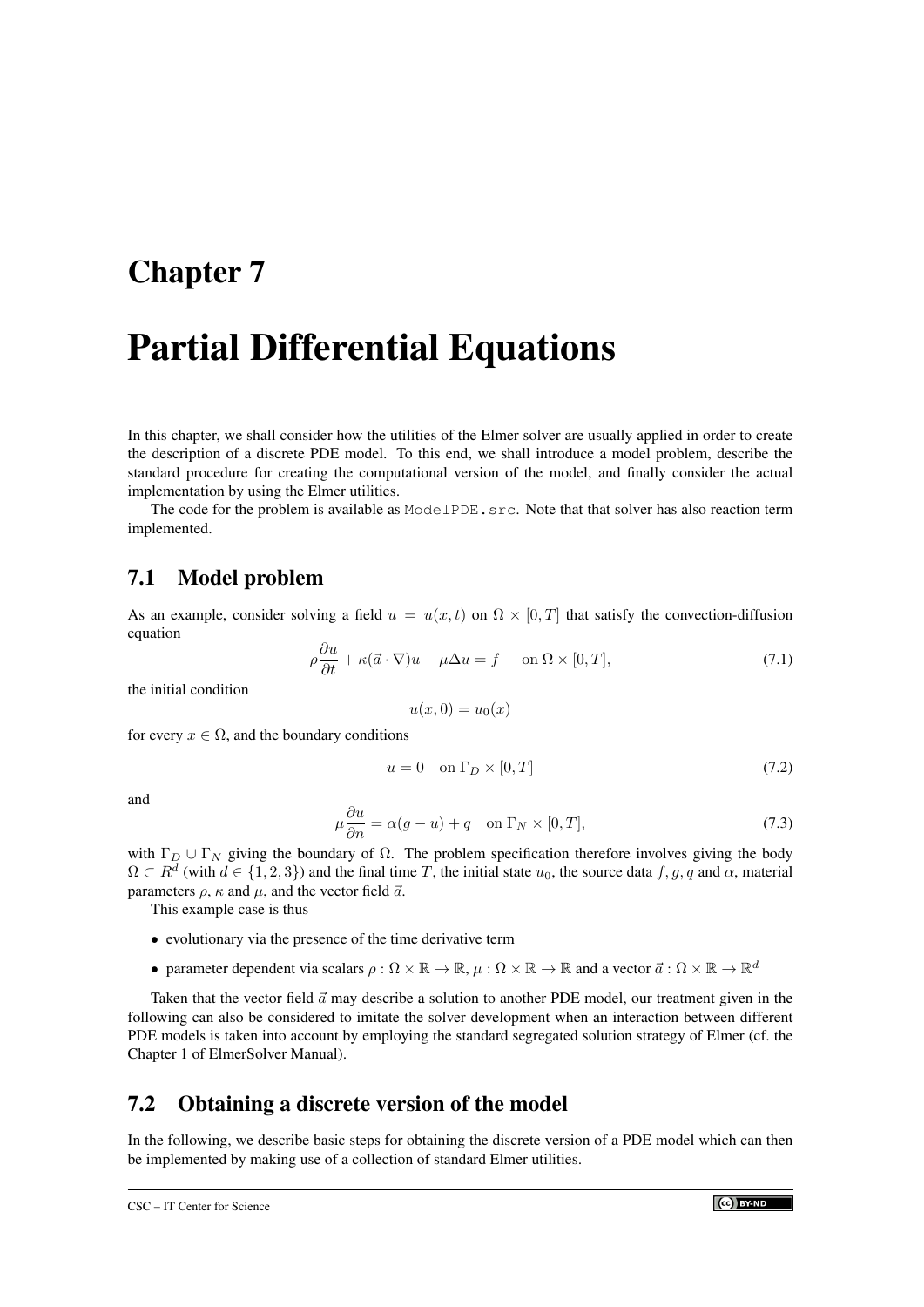Step I: Semi-discretization in time. Implicit time discretization is usually applied in Elmer. For example, in the case of the backward Euler method, we start by replacing [\(7.1\)](#page-12-3) by the time-discretized version

<span id="page-13-0"></span>
$$
\rho \frac{u^{n+1}}{\Delta t} + \kappa (\vec{a} \cdot \nabla) u^{n+1} - \mu \Delta u^{n+1} = f^{n+1} + \rho \frac{u^n}{\Delta t},
$$
\n(7.4)

where  $\Delta t$  is the time step size for advancing from time  $t = t^n$  to  $t^{n+1} = t^n + \Delta t$ .

Step II: Weak formulation. To obtain a version of the semi-discrete problem which is suitable for the spatial discretization using finite elements, the weak formulation of the semi-discrete problem is first written. In the case of the example case [\(7.4\)](#page-13-0) we are lead to seeking a sufficiently smooth  $u^{n+1} \in X$  such that

$$
\int_{\Omega} \rho \frac{u^{n+1}}{\Delta t} v \, d\Omega + \int_{\Omega} \kappa (\vec{a} \cdot \nabla) u^{n+1} v \, d\Omega + \int_{\Omega} \mu \nabla u^{n+1} \cdot \nabla v \, d\Omega + \int_{\Gamma_N} \alpha u^{n+1} v \, dS
$$
\n
$$
= \int_{\Omega} f^{n+1} v \, d\Omega + \int_{\Omega} \rho \frac{u^n}{\Delta t} v \, d\Omega + \int_{\Gamma_N} \alpha g v \, dS + \int_{\Gamma_N} q v \, dS \tag{7.5}
$$

<span id="page-13-1"></span>for any  $v \in X$ . The right choice of the solution space X generally depends on the PDE model considered. Here we take  $X \subset H^1(\Omega)$  so that X contains square-integrable functions over  $\Omega$  whose all first partial derivatives also are square-integrable. In addition, any  $u \in X$  is required to satisfy the constraint [\(7.2\)](#page-12-4).

Step III: Finite element approximation. To obtain the spatial discretization via applying the Galerkin FE approximation, we divide  $\Omega$  into finite elements and introduce a set of mesh dependent finite element basis functions  $\phi_j$  such that  $X_h = \text{span}\{\phi_1, \phi_2, \dots, \phi_N\} \subset X$ . The approximate solution is then sought from the space  $X_h$  as a linear combination of the basis functions and determined from a finite-dimensional version of the weak formulation. In the case of the example problem [\(7.5\)](#page-13-1) we therefore seek

$$
u_h^{n+1} = \sum_{i=1}^N u_i^{n+1} \phi_i \qquad (u_i^{n+1} \in \mathbb{R})
$$

such that

<span id="page-13-2"></span>
$$
\int_{\Omega} \rho_h \frac{u_h^{n+1}}{\Delta t} v_h \, d\Omega + \int_{\Omega} \kappa_h (\vec{a}_h \cdot \nabla) u_h^{n+1} v_h \, d\Omega + \int_{\Omega} \mu_h \nabla u_h^{n+1} \cdot \nabla v_h \, d\Omega + \int_{\Gamma_N} \alpha_h u_h^{n+1} v_h \, dS
$$
\n
$$
= \int_{\Omega} f_h^{n+1} v_h \, d\Omega + \int_{\Omega} \rho_h \frac{u^n}{\Delta t} v_h \, d\Omega + \int_{\Gamma_N} \alpha_h g_h v_h \, dS + \int_{\Gamma_N} q_h v_h \, dS \tag{7.6}
$$

for any  $v_h \in X_h$ . The use of a subscript h in conjunction with the input data indicates that typically finite element interpolation is also employed in order to approximate the input data.

Step IV: Linearization. Generally the fully discrete problem resulting from the time and spatial discretization leads to solving a nonlinear system of algebraic equations. In such case, a nonlinear iteration is usually employed in order to obtain a solution to the nonlinear problem. The above treatment has nevertheless avoided the discussion of nonlinearities. In the current version only fixed value iteration is possible.

We conclude that the fully discretized (and potentially linearized) version of the PDE model finally leads us to solving linear algebra problems

$$
\left(\frac{1}{\Delta t}M + K\right)U^{n+1} = F + \frac{1}{\Delta t}MU^n\tag{7.7}
$$

where the solution vector  $U^{n+1}$  contains the coefficients in the finite element expansion of the solution, while M and  $K = K$  are referred to as the scaled mass matrix (with  $\rho$  acting as a scaling factor) and the stationary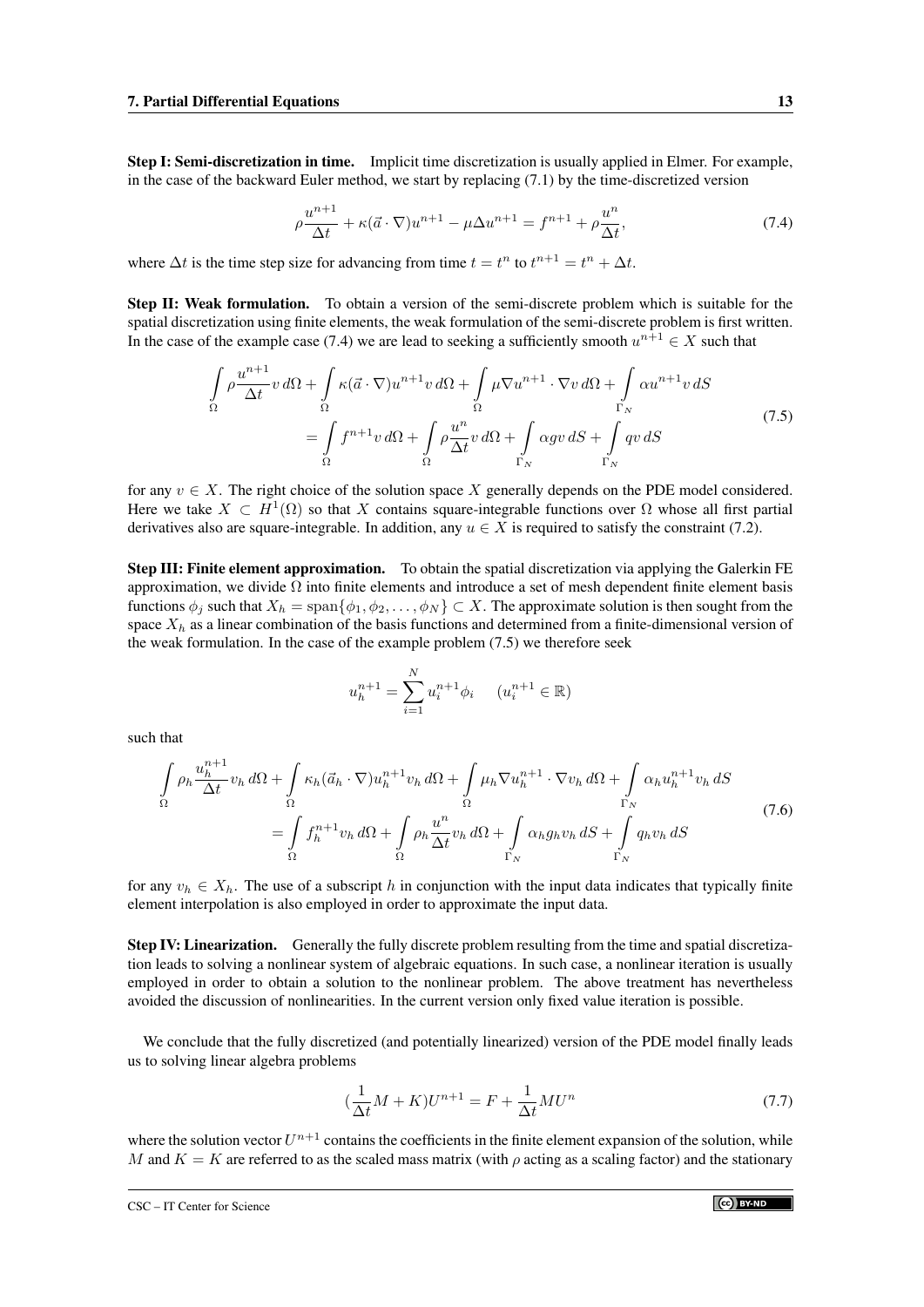<span id="page-14-1"></span>stiffness matrix, respectively. The entries of these matrices and the stationary part  $F$  of the right-hand side vector are computed as

$$
M_{ij} = \int_{\Omega} \rho_h \phi_j \phi_i d\Omega
$$
  
\n
$$
K_{ij} = \int_{\Omega} \kappa_h (\vec{a}_h \cdot \nabla) \phi_j \phi_i d\Omega + \int_{\Omega} \mu_h \nabla \phi_j \cdot \nabla \phi_i d\Omega + \int_{\Gamma_N} \alpha_h \phi_j \phi_i dS
$$
  
\n
$$
F_i = \int_{\Omega} f_h^{n+1} \phi_i d\Omega + \int_{\Gamma_N} \alpha_h g_h \phi_i dS + \int_{\Gamma_N} q_h \phi_i dS.
$$
\n(7.8)

### <span id="page-14-0"></span>7.3 Implementation

In practice, the entries of the linear system resulting from the finite element approximation are computed by calculating contributions elementwise and assembling the resulting element contributions into the actual global linear system. In Elmer the book-keeping which is required in the implementation of this strategy so that the elementwise contributions are added into the correct locations of the global system is basically automated. The treatment of contributions relating to the presence of time derivatives is standardized similarly. Thus, the only low-level instructions relating to the implementation of a PDE solver are typically associated with generating the element-level versions of the (scaled) mass matrix, the stationary stiffness matrix and the stationary part of the right-hand side vector.

If  $\psi_i$  are element basis functions such that they coincide with the non-trivial restrictions of the global basis functions on the element  $E$  considered, the creation of the example system  $(7.6)$  requires that a routine for generating the element-level versions of [\(7.8\)](#page-14-1) defined as

$$
M_{ij}^{E} = \int_{E} \rho_h \psi_j \psi_i d\Omega,
$$
  
\n
$$
K_{ij}^{E} = \int_{E} \kappa_h (\vec{a}_h \cdot \nabla) \psi_j \psi_i d\Omega + \int_{E} \mu_h \nabla \psi_j \cdot \nabla \psi_i d\Omega + \int_{\Gamma_N} \alpha_h \psi_j \psi_i dS,
$$
\n(7.9)  
\n
$$
F_i^{E} = \int_{E} f_h^{n+1} \psi_i d\Omega + \int_{\Gamma_N} \alpha_h g_h \psi_i dS + \int_{\Gamma_N} q_h \psi_i dS
$$

is written. The integrals over the elements are evaluated by integrating over a fixed reference element  $\hat{E}$ . For example, given an element mapping  $f_E : \hat{E} \to E$ , the element mass matrix is computed as

$$
M_{ij}^{E} = \int_{\hat{E}} \rho_h(f_E(\hat{x})) \psi_i(f_E(\hat{x})) \psi_j(f_E(\hat{x})) |J_E(\hat{x})| d\hat{\Omega}
$$

where  $|J_E|$  is the determinant of the Jacobian matrix of  $f_E$ . In most cases,  $f_E$  is either an affine or isoparametric map from the reference triangle, square, tetrahedron, hexahedron, etc., into the actual element. Finally, the integral over the reference element is computed numerically with an appropriate quadrature, so that

$$
M_{ij}^{E} = \sum_{k=1}^{N_G} w_k \, \rho_h(f_E(\hat{x}_k)) \, \psi_i(f_E(\hat{x}_k)) \, \psi_j(f_E(\hat{x}_k)) \, |J_E(\hat{x}_k)|
$$

where  $\hat{x}_k$  are the integration points and  $w_k$  are the integration weights. Elmer uses the Gauss quadrature by default.

To sum up, a PDE solver can be implemented by creating a separate software module which contains the assembly loop over the elements and, if the problem is nonlinear, instructions for performing the nonlinear iteration. In addition, it usually contains certain standard high-level subroutine calls for performing such tasks as setting boundary conditions and solving the linear systems assembled.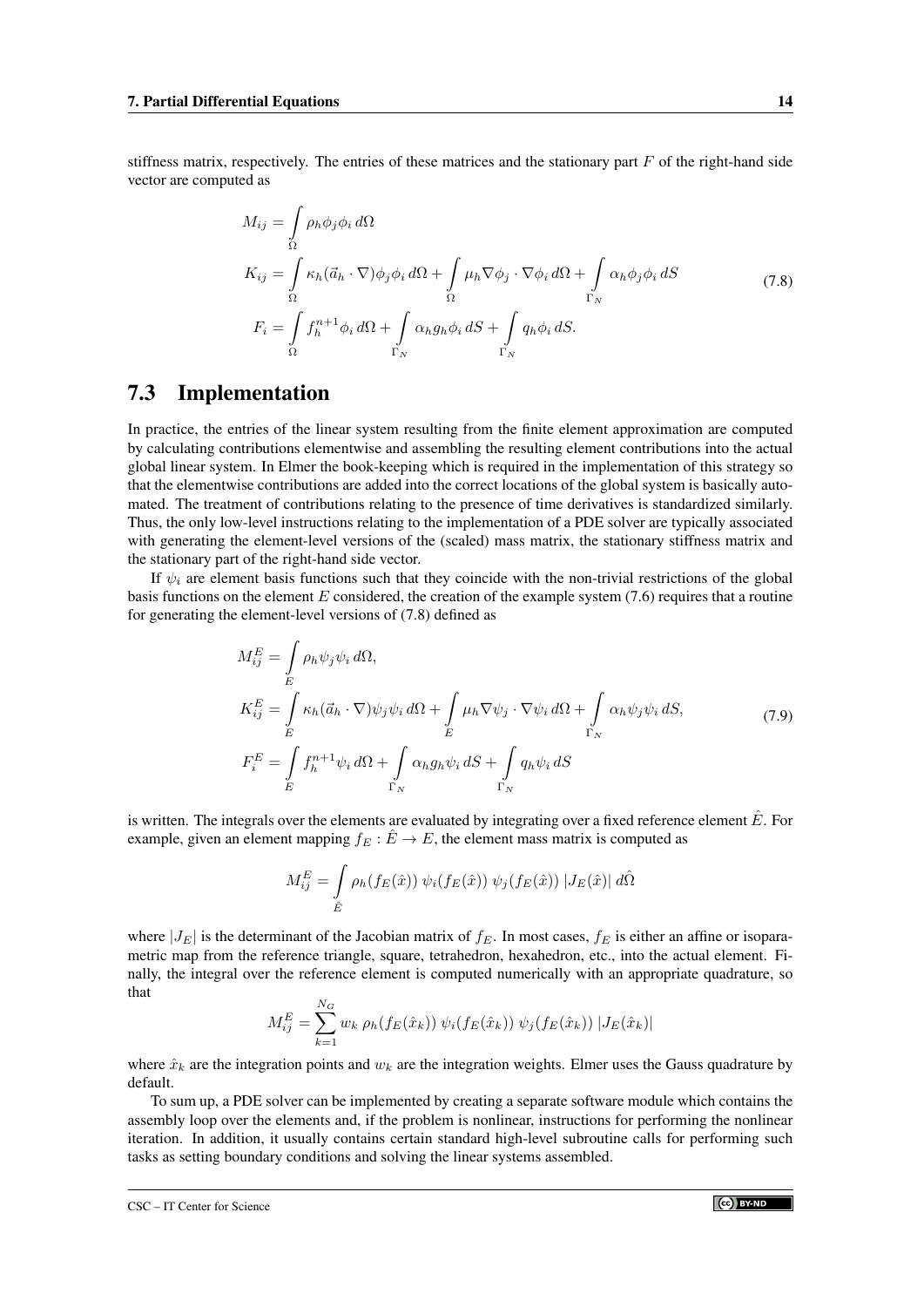If the consideration of the nonlinear iteration loop is now omitted for the simplicity of presentation, in the case of our model PDE problem the body of the solver code, which is encapsulated into a subroutine having a standard set of arguments and now given the name AdvDiffSolver, may simply consist of the following instructions:

```
!------------------------------------------------------------------------------
SUBROUTINE AdvDiffSolver( Model,Solver,dt,TransientSimulation )
!------------------------------------------------------------------------------
  USE DefUtils
  IMPLICIT NONE
!------------------------------------------------------------------------------
  TYPE(Solver_t) :: Solver
  TYPE(Model_t) :: Model
  REAL(KIND=dp) :: dt
  LOGICAL :: TransientSimulation
!------------------------------------------------------------------------------
! Local variables
!------------------------------------------------------------------------------
. . . .<br>----
!------------------------------------------------------------------------------
ElementCount = GetNOFActive() ! Obtain the count of volume elements
CALL DefaultInitialize() ! Perform standard initialization
   DO t=1,ElementCount
      Element => GetActiveElement(t) ! Gives a pointer to the element processed<br>n = GetElementNOFNodes() ! The count of Lagrange basis functions
      n = GetElementNOFNodes() : The count of Lagrange basis functions<br>
nd = \text{GetFlementNOFDOFs}() : The count of actual basis functions
                                         ! The count of actual basis functions
      CALL IntegrateAndAssemble(Element, n, nd)
   END DO
   CALL DefaultFinishBulkAssembly() ! To finalize assembly process over a volume
   ElementCount = GetNOFBoundaryElements() ! Obtain the count of elements decribing the boundary
   DO t=1,ElementCount
      Element => GetBoundaryElement(t) : Gives a pointer to the element processed
       IF(ActiveBoundaryElement()) THEN
         n = GetElementNOFNodes()
          nd = GetElementNOFDOFs()
          CALL IntegrateAndAssembleOverBoundary(Element, n, nd)
      END IF
   END DO
   CALL DefaultFinishBoundaryAssembly() ! To finalize assembly process over the boundary
   CALL DefaultFinishAssembly() ! To finalize the entire assembly process
   CALL DefaultDirichletBCs() <br>Norm = DefaultSolve() <br> ! Solve the linear system assembled
                                         ! Solve the linear system assembled
CONTAINS
  !------------------------------------------------------------------------------
  SUBROUTINE IntegrateAndAssemble(Element, n, nd)
  !------------------------------------------------------------------------------
  ...
  END SUBROUTINE IntegrateAndAssemble
  !------------------------------------------------------------------------------
  SUBROUTINE IntegrateAndAssembleOverBoundary(Element, n, nd)
  !------------------------------------------------------------------------------
  ...
  END SUBROUTINE IntegrateAndAssembleOverBoundary
!------------------------------------------------------------------------------
END SUBROUTINE AdvDiffSolver
!------------------------------------------------------------------------------
```
It should be noted that the specification of the element matrices and vectors and performing their assembly is here encapsulated into the contained subroutines which remain to be detailed. Otherwise we employ high-level utilities that are usually applied similarly regardless of details which are specific to a PDE model.

Considering the implementation of the subroutine IntegrateAndAssemble(Element,n,nd), we first introduce the following local variables

```
REAL(KIND=dp) :: MASS(nd,nd), STIFF(nd,nd), FORCE(nd)
REAL(KIND=dp) :: Basis(nd), dBasisdx(nd,3), DetJ, Weight
INTEGER :: dim
LOGICAL :: Stat, Found
```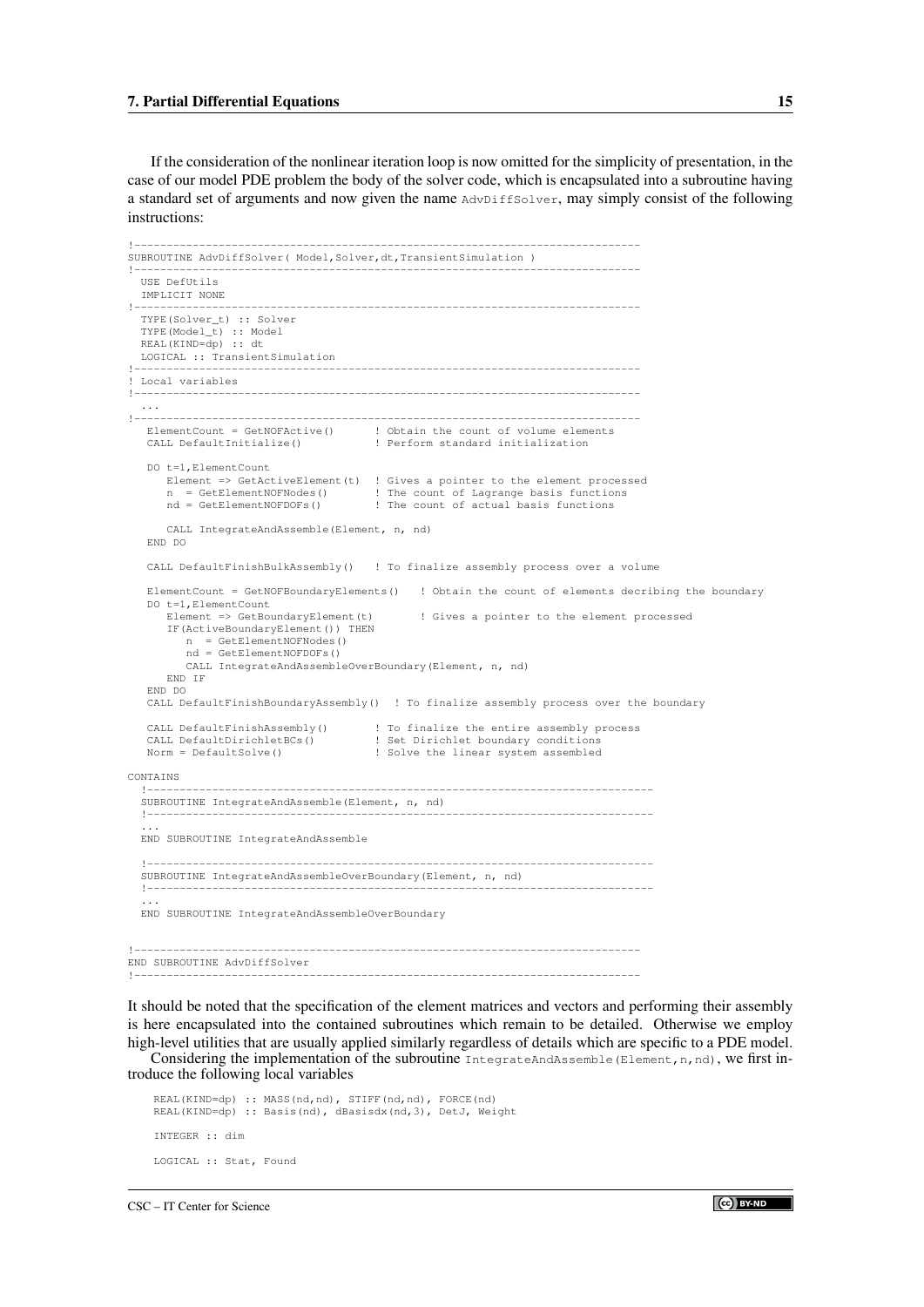```
TYPE(GaussIntegrationPoints_t) :: IP
TYPE(ValueList_t), POINTER :: BodyForce
TYPE(Nodes_t) :: Nodes
SAVE Nodes
```
which are useful for implementing nearly any solver. We note that the argument nd provides the right parameter for specifying the sizes of the element mass matrix MASS and stationary stiffness matrix STIFF as well as the associated right-hand side vector FORCE. On the other hand, the variables Nodes and IP may then be used in the subroutine body to obtain information about element nodes and the Gauss quadrature:

```
CALL GetElementNodes(Nodes)
IP = GaussPoints(Element)
```
The values of the ( $H^1$ -regular) basis functions and their derivatives with respect to the global coordinates  $x_j$ as well as the determinant of the Jacobian matrix in an integration point may also be obtained by creating a loop over the Gauss points as

```
INTEGER :: t
DO t=1,IP % n
  stat = ElementInfo(Element, Nodes, IP % U(t), IP % V(t), &
          IP % W(t), detJ, Basis, dBasisdx )
...
END DO
```
In order to create the finite element expansion of an input parameter or the source data, we need to create a vector of the associated scalar coefficients prior to entering into the loop over the integration points. It should be noted that the classic Lagrange interpolation basis functions  $\lambda_i$ ,  $i = 1, \ldots, n$ , are applied in this connection, with the available number of these basis functions defined by the program variable n above. In cases of discretizations based on the  $H^1$ -regular basis functions we generally have  $\lambda_i = \psi_i$ , while  $\psi_i$ ,  $n < i \leq nd$  may be additional basis functions which are not derived from the classic Lagrange interpolation property (they may be hierarchic basis functions corresponding to the p-version of the finite element method). For example, to write the expansions

$$
f_h = \sum_{i=1}^{n} f_i \lambda_i, \quad \rho_h = \sum_{i=1}^{n} \rho_i \lambda_i
$$

corresponding to the source data f and the material parameter  $\rho$  which are assumed to be referred to as the 'Source' and 'Density' in the solver input file, we may create the vectors LOAD and TimeDerivativePar which contain the coefficients  $f_i$  and  $\rho_i$  as

```
REAL(KIND=dp) :: LOAD(n), TimeDerivativePar(n)
TimeDerivativePar(1:n) = GetReal(GetMaterial(), 'Density', Found)
BodyForce => GetBodyForce()
IF ( ASSOCIATED(BodyForce) ) &
  Load(1:n) = GetReal(BodyForce, 'Source', Found)
```
The values of  $f_h$  and  $\rho_h$  at an integration point are then obtained in the quadrature loop as

```
LoadAtIP = SUM( Basis(1:n) * LOAD(1:n))
rho = SUM( Basis(1:n)*TimeDerivativePar(1:n) )
```
If we assume that the vector  $\text{DiffusionPar}$  contains the current coefficients for approximating the diffusion parameter  $\mu$ , a complete set of instructions for integrating the scaled mass matrix, the part of the stiffness matrix corresponding to the diffusion term and the part of the element right-hand side vector corresponding to the body source finally reads

```
!------------------------------------------------------------------------------
SUBROUTINE IntegrateAndAssemble(Element, n, nd)
!------------------------------------------------------------------------------
  INTEGER :: n, nd
 TYPE(Element_t), POINTER :: Element
!------------------------------------------------------------------------------
 REAL(KIND=dp) :: MASS(nd,nd), STIFF(nd,nd), FORCE(nd)
. . . .<br>. . . . . .
!------------------------------------------------------------------------------
 CALL GetElementNodes(Nodes)
  IP = GaussPoints(Element)
```